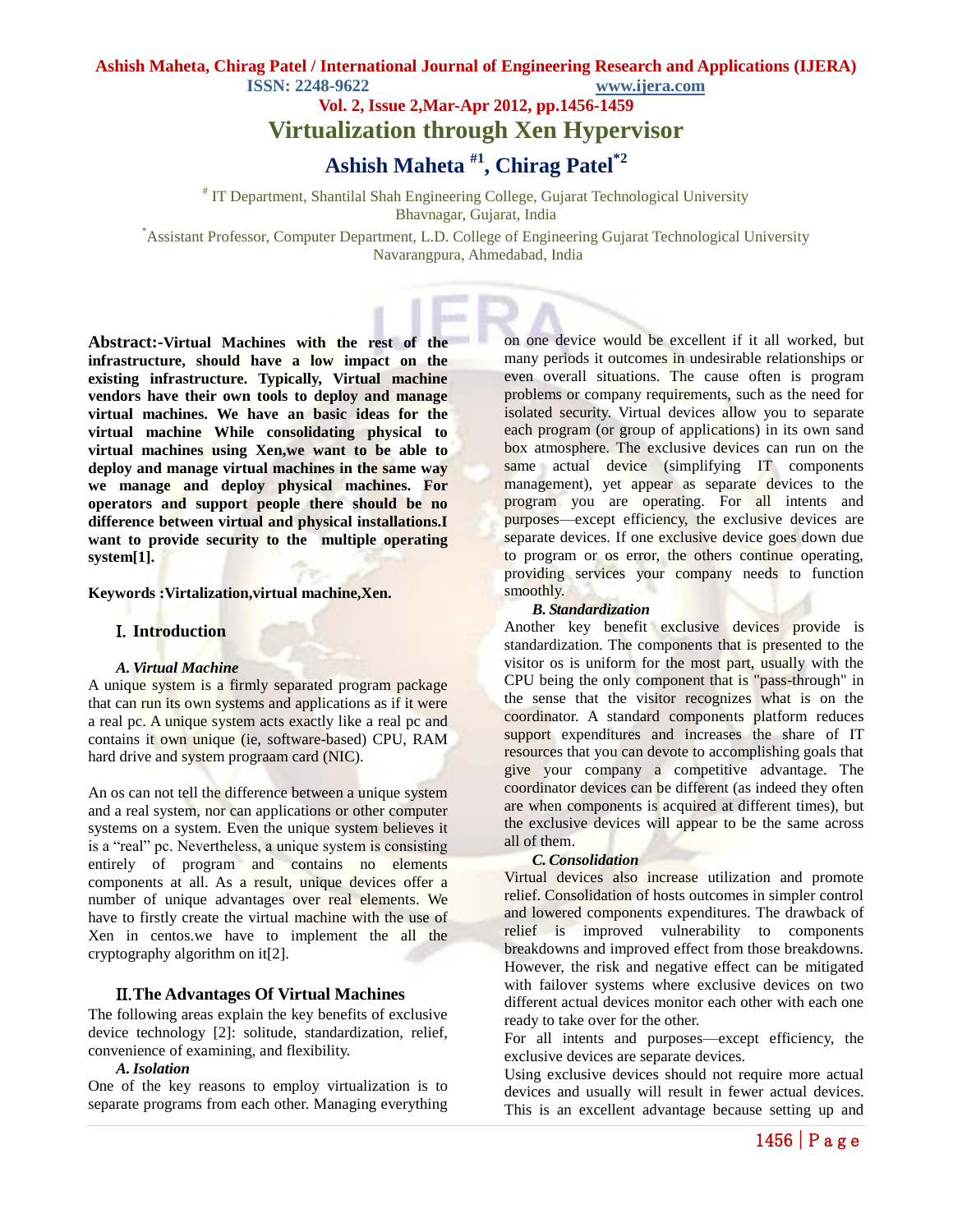**Vol. 2, Issue 2,Mar-Apr 2012, pp.1456-1459**

maintaining actual components is unpleasant and timeconsuming. On top of that, actual hosts consume strength. With electricity rising in cost, strength financial savings think of into bigger and bigger benefits.

#### *D.Ease of Testing*

Virtual devices let you analyze circumstances easily. Most exclusive device program these days provides photo and rollback abilities. This means you can stop a exclusive device, create a photo, execute more functions in the exclusive device, and then jiggle again again and again until you have finished your examining. This is very handy for database integration, but it is also useful for program administration. Admins can photo a program and install some program or make some settings changes that they suspect may destabilize the program. If the program sets up or changes work, then the administration can commit the up-dates. If the up-dates damage or eliminate the program, the administration can jiggle it.

Virtual devices also facilitate scenario examining by enabling exclusive networks. In VMware Work station, for example, you can set up several exclusive devices on a exclusive network with configurable factors, such as supply loss from traffic jam and latency. You can thus analyze timing-sensitive or load-sensitive programs to see how they execute under the stress of a simulated heavy amount of work.

#### *E. Mobility*

Virtual devices are super simple to move between actual devices. Most of the exclusive device program available stores a whole hard drive in the visitor atmosphere as just one computer file in the coordinator atmosphere. Snapshot and rollback abilities are integrated by storing the change in state in a separate computer file in the coordinator information. Having just one computer file represent an entire visitor atmosphere hard drive encourages the flexibility of exclusive devices. Going the exclusive device to another actual device is as simple as moving the exclusive hard drive computer file and some settings information to the other actual device. Implementing another duplicate of a exclusive device is the same as switching a exclusive device, except that instead of moving the information, you duplicate them. Multiple deployments of just one exclusive device are much simpler to achieve than several deployments of an os on a actual machine

## **Virtualization**

Virtualization is the design of a exclusive (rather than actual) edition of something, such as an os, a hosting server, a challenging travel or system resources. e.g. hard drive travel into different categories, a partition is the sensible category of a hard drive travel to create, in effect, two individual challenging hard drive travel pushes.

Similarly, Managing program virtualization is the use of

software to allow a piece of components to run several os pictures at the same time.

There are three areas of IT where virtualization is making head roads

- a) Network virtualization
- b) Shed virtualization
- c) Server virtualization

Today, virtualization is in the cutting edge - helping businesses with scalability, security and management of their international IT facilities.

Virtualization can coordinator several visitor techniques. Each visitor os operates in its own domain, Virtualization daily activities exclusive CPUs within the exclusive devices to make the best use of the available actual physical CPUs[4]. Each visitor techniques manages its own programs. These visitor techniques schedule each program accordingly.

You can set up Virtualization in one of two choices:

## **Complete virtualization or Para virtualization.**



Full virtualization provides total abstraction of the actual actual physical program and makes a new exclusive program in which the visitor techniques can run. No variations are needed in the visitor OS or program (the visitor OS or program is not aware of the virtualized environment and operates normally).

Para virtualization needs user adjustment of the visitor techniques that run on the exclusive devices.

Virtualization is a wide range of application and elements technology that creates Unique Gadgets (VMs) - an abstraction of the elements that allows just one system to act as if it where many devices[5].

- Without VMs: A personal OS functions all elements resources.
- With VMs: Several OSes, each handling its own exclusive system, talk about elements resources

Virtualization allows several methods to run on the same real platform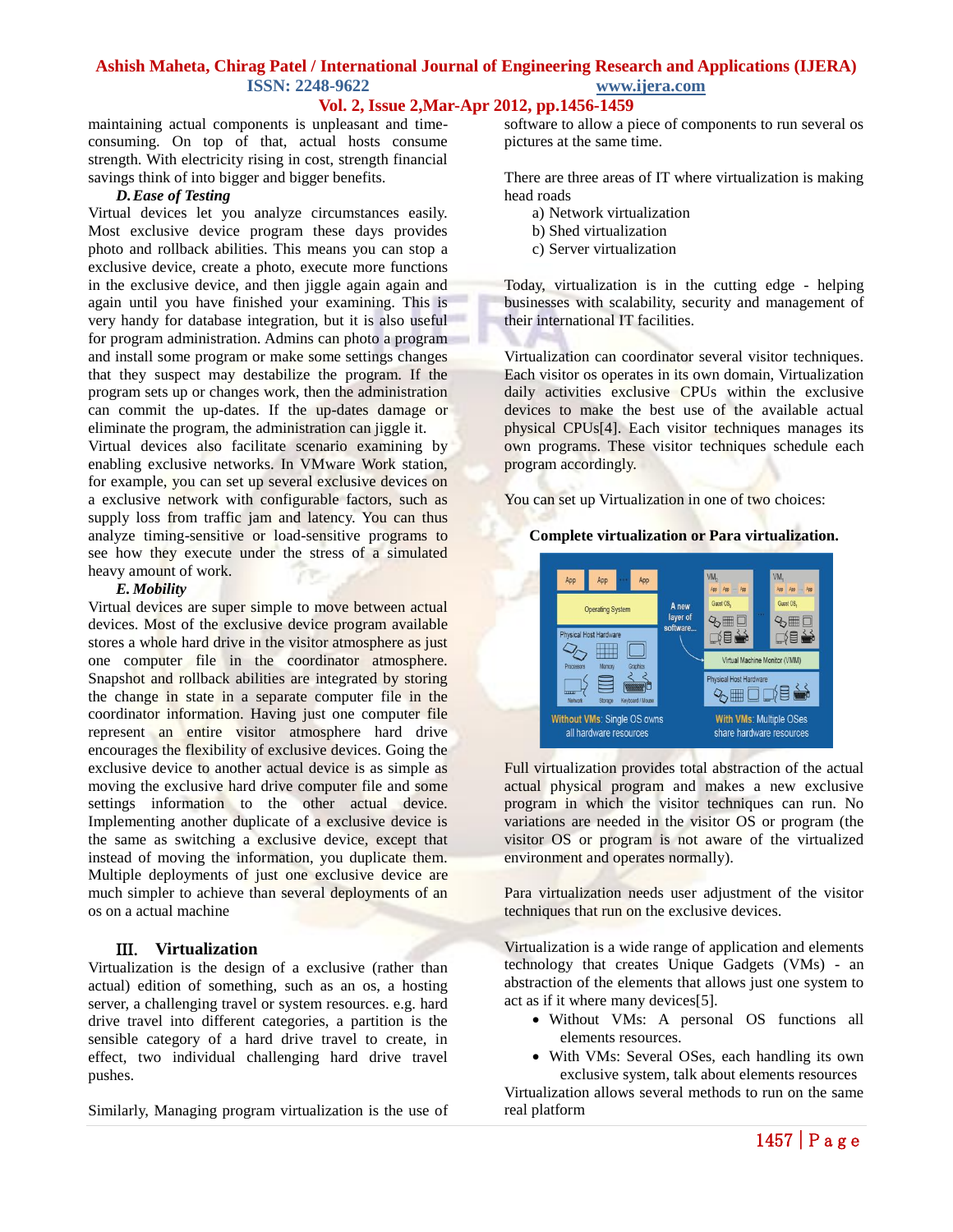## **Vol. 2, Issue 2,Mar-Apr 2012, pp.1456-1459**

I<sub>S</sub>. Security issues in cloud computing There is some Security aspects as follows:

#### *Program Availability:*

You can only realize the value of thought handling when Xyour team relationship and data transfer use age meet your little needs. The thought must be available whenever you need it. If not, the effects are no different than a denial-of-service damage.

*Cloud Organization Viability:* 

Because thought solutions are relatively new to the organization business, there are questions about their balance and investment. This concern improves when a business needs homeowners to use unique joins, creating tenant lock-in.

## *Disaster Renewal and Business Continuity***:**

Home entrepreneurs and clients need confidence that their features and solutions will continue if the thought provider's technology environment is subject to a problem.

*Security Incidents:* 

The company must inform homeowners and clients of any security abuse. Home entrepreneurs or clients may need company support to respond to analyze or research results. Also, a business may not offer sufficient support to homeowners or clients for fixing research.

#### *Transparency:*

When a thought company does not present details of its own inner policy or technology, homeowners or clients must believe in the provider's security claims. Home entrepreneurs and clients may still need some exposure by solutions as to how they management thought security, security and comfort accidents.

### *Loss of Real Control:*

Because homeowners and clients lose actual physical management over their details and programs, this gives increase to a range of concerns:

- $\alpha$ . Information Privacy: With team or team environment, details may not maintain the same system, improving several legalities.
- Information Control: Information could be coming in to the organization in various ways with some details due to others. A tenant administrator has limited management chance and liability within a team Features as a Assistance (IaaS) making, and even less with a Groundwork as a Assistance (PaaS) one. Home entrepreneurs need to have confidence their company will offer appropriate management, while acknowledging the need to progress their goals for how much management is cost-effective within these styles.

 $\chi$ . New Risks and Vulnerabilities: There can be concern that thought handling provides new periods of threats and flaws. There are theoretical new threats, but your uses will mostly be a work of a provider's making. All software, components and marketing equipment are subject to getting new flaws. By employing cushioned security and wellconceived efficient techniques, you can protected a thought from typical problems, even if some of its components are generally susceptible.

 Legal and Managing Compliance: It may be difficult or unlikely to use team environment if your details is subject to legal difficulties or regulating complying. You can expect solutions to build and accept thought infrastructures to deal with the needs of specific areas. Hitting certification may be challenging due to the many non-technical factors, such as the current state of typical thought knowledge. As best methods for thought handling cover greater chance, this concern should reduce.

### **Experiments**

In the below screen shots  $[7]$ , there is the finishing of installation of virtual machine with the xen in centos.

Steps For Creating the Virtual Machine[7].

1.From the Applications menu, select System Tools and then Virtual Machine Manager.

2.From the File menu, select New machine.

3.Enter the name of the new virtual system and then click Forward.

4.Enter the location of your install media. Location of the kick start file is optional. Then click Forward.

5.Install either to a physical disk partition or install to a virtual file system within a file.

6.Select memory to allocate the guest and the number of virtual CPUs then click Forward.

7.Select Forward to open a console and the files start to install.

8.Finish the creation virtual machine in centos.

9.Enter user name and password to continue using the